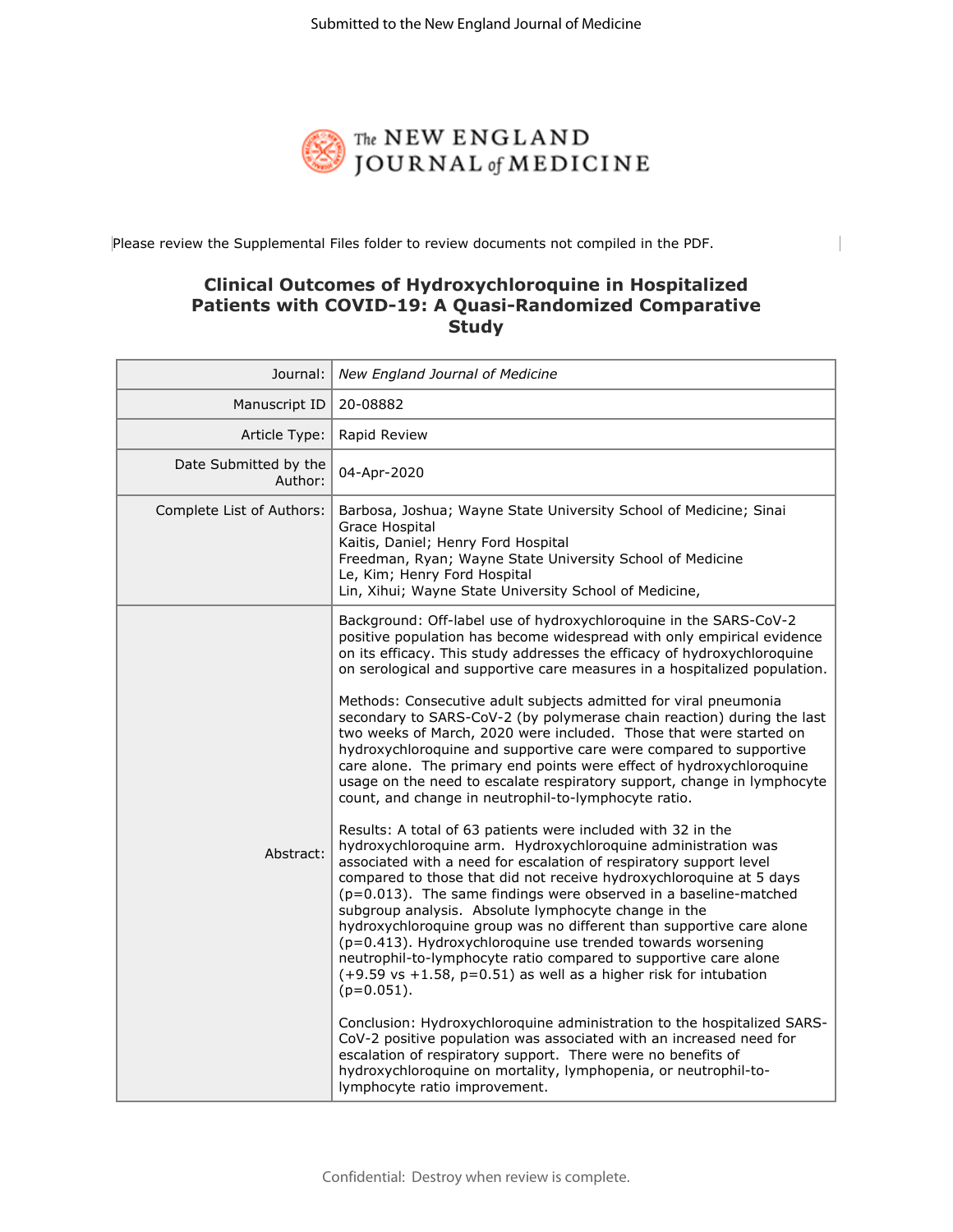| $\mathbf{1}$                           |                    |
|----------------------------------------|--------------------|
| $\boldsymbol{2}$                       |                    |
| $\mathsf 3$<br>$\overline{\mathbf{4}}$ |                    |
| $\sqrt{5}$                             |                    |
| $\boldsymbol{6}$                       |                    |
| $\boldsymbol{7}$                       | <b>SCHOLARONE™</b> |
| $\bf 8$                                | Manuscripts        |
| 9                                      |                    |
| $10$<br>$11$                           |                    |
| 12                                     |                    |
| 13                                     |                    |
| 14                                     |                    |
| 15                                     |                    |
| 16                                     |                    |
| 17                                     |                    |
| 18<br>19                               |                    |
| 20                                     |                    |
| $21$                                   |                    |
| 22                                     |                    |
| 23                                     |                    |
| 24                                     |                    |
| 25                                     |                    |
| 26<br>27                               |                    |
| 28                                     |                    |
| 29                                     |                    |
| 30                                     |                    |
| 31                                     |                    |
| 32                                     |                    |
| 33                                     |                    |
| 34<br>35                               |                    |
| 36                                     |                    |
| 37                                     |                    |
| $38\,$                                 |                    |
| 39                                     |                    |
| $40\,$                                 |                    |
| 41<br>42                               |                    |
| 43                                     |                    |
| 44                                     |                    |
| 45                                     |                    |
| 46                                     |                    |
| 47                                     |                    |
| 48                                     |                    |
| 49<br>50                               |                    |
| 51                                     |                    |
| 52                                     |                    |
| 53                                     |                    |
| 54                                     |                    |
| 55                                     |                    |
| 56<br>57                               |                    |
| 58                                     |                    |
| 59                                     |                    |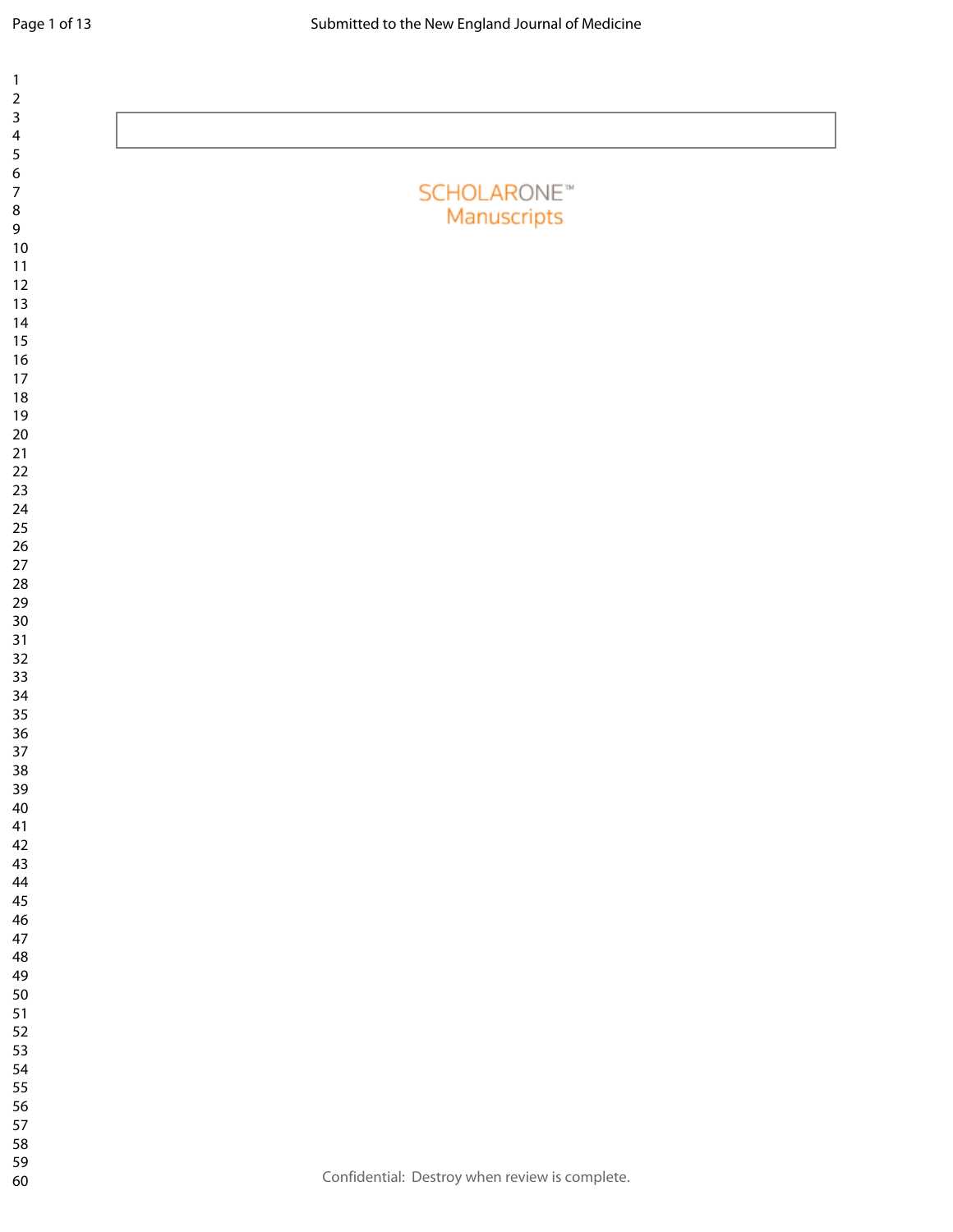### **Clinical Outcomes of Hydroxychloroquine in Hospitalized Patients with COVID-19: A Quasi-**

### **Randomized Comparative Study**

Joshua Barbosa, MD<sup>1,2</sup>; Daniel Kaitis, MD<sup>3</sup>; Ryan Freedman, MD<sup>1</sup>; Kim Le, MD<sup>3</sup>; Xihui Lin, MD<sup>1</sup>

Ophthalmology, Kresge Eye Institute & Wayne State University Detroit, Michigan, USA

Sinai Grace Hospital, Detroit, Michigan, USA

Department of Ophthalmology, Henry Ford Hospital System, Detroit, Michigan, USA

Corresponding Author: Dr. Xihui Lin

Address: 4717 St. Antoine, Detroit, MI, 48201, USA

Telephone Number: 313-577-8900

Email: xihui.lin@wayne.edu

Conflict of Interest: None of the authors have any conflicts of interest to declare.

THE STRING STRING OF INTERNATIONS OF INTERNATIONAL PROPERTY.<br>The acute respiratory syndrome coronavirus -2, COVID Keywords: Hydroxychloroquine, Severe acute respiratory syndrome coronavirus -2, COVID-19

Word Count: 1,738 words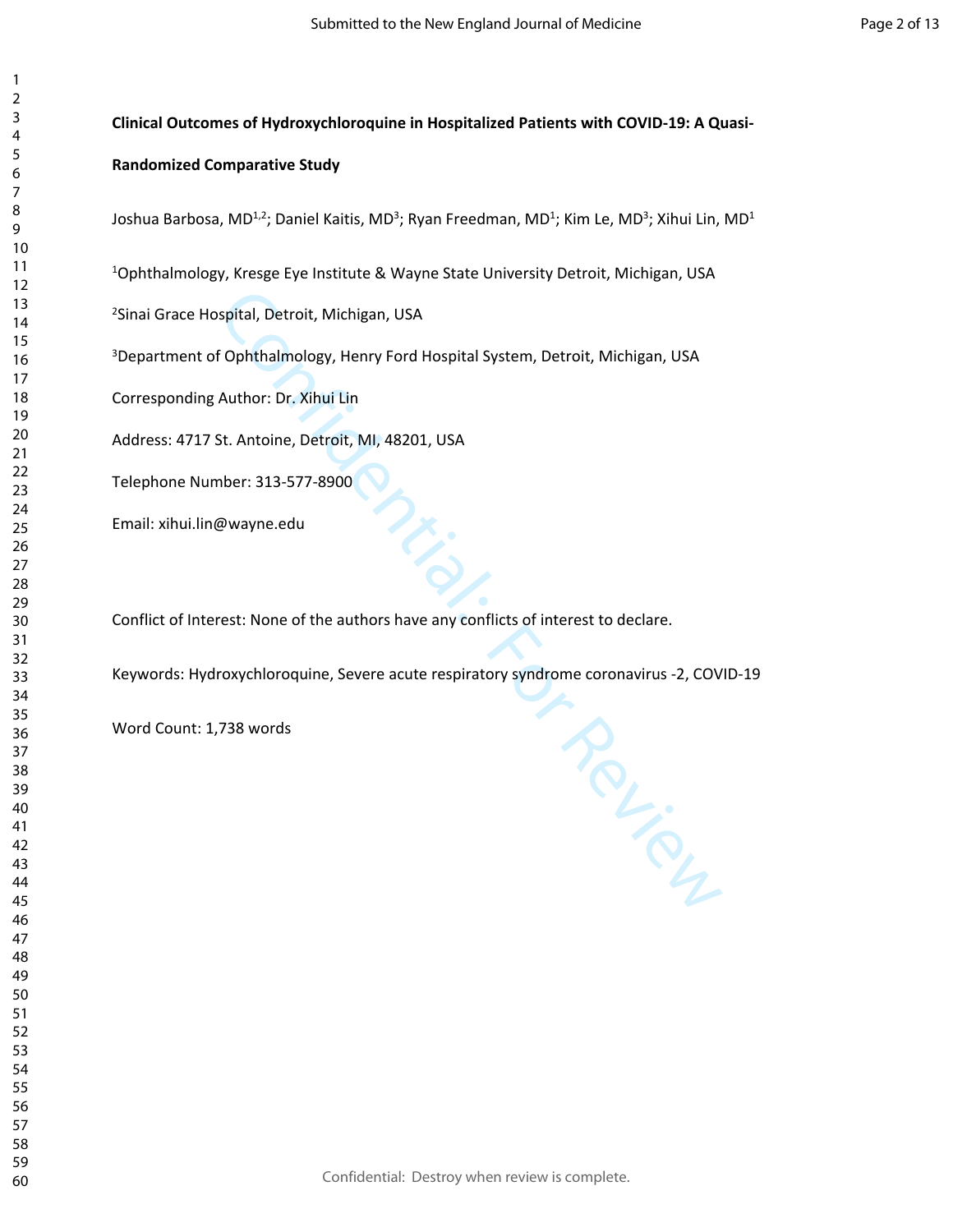### **Abstract:**

**Background:** Off-label use of hydroxychloroquine in the SARS-CoV-2 positive population has become widespread with only empirical evidence on its efficacy. This study addresses the efficacy of hydroxychloroquine on serological and supportive care measures in a hospitalized population.

**Methods:** Consecutive adult subjects admitted for viral pneumonia secondary to SARS-CoV-2 (by polymerase chain reaction) during the last two weeks of March, 2020 were included. Those that were started on hydroxychloroquine and supportive care were compared to supportive care alone. The primary end points were effect of hydroxychloroquine usage on the need to escalate respiratory support, change in lymphocyte count, and change in neutrophil-to-lymphocyte ratio.

ecutive adult subjects admitted for viral pneumonia secondary to SARS-C<br>
sin reaction) during the last two weeks of March, 2020 were included. The<br>
coxychloroquine and supportive care were compared to supportive care<br>
eint **Results:** A total of 63 patients were included with 32 in the hydroxychloroquine arm. Hydroxychloroquine administration was associated with a need for escalation of respiratory support level compared to those that did not receive hydroxychloroquine at 5 days (p=0.013). The same findings were observed in a baseline-matched subgroup analysis. Absolute lymphocyte change in the hydroxychloroquine group was no different than supportive care alone (p=0.413). Hydroxychloroquine use trended towards worsening neutrophil-to-lymphocyte ratio compared to supportive care alone (+9.59 vs +1.58, p=0.51) as well as a higher risk for intubation (p=0.051).

**Conclusion:** Hydroxychloroquine administration to the hospitalized SARS-CoV-2 positive population was associated with an increased need for escalation of respiratory support. There were no benefits of hydroxychloroquine on mortality, lymphopenia, or neutrophil-to-lymphocyte ratio improvement.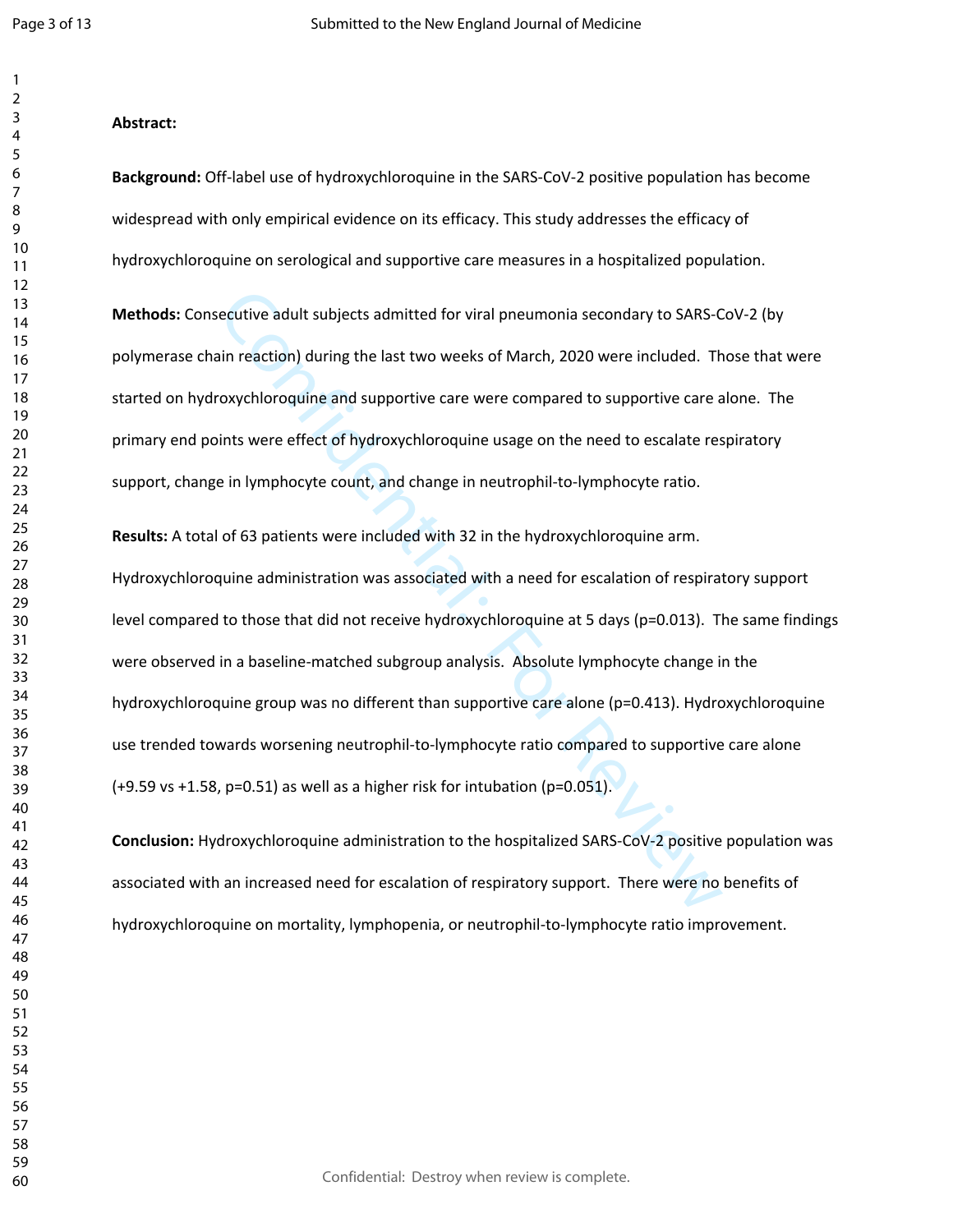#### **Introduction:**

droxychloroquine.<sup>2</sup> A biologically plausible mechanism of action of hydro<br>sts is suppression of aberrant interferon and tumor necrosis factor levels<br>al findings such as lymphopenia and elevated neutrophil-to-lymphocyte ra Coronavirus, formally known as severe acute respiratory syndrome coronavirus -2 (SARS-CoV-2), has resulted in a global pandemic despite drastic measures to avoid contagious spread.<sup>1</sup> Accordingly, direct treatment options for infected individuals are presently being explored with an emerging therapeutic agent being hydroxychloroquine.<sup>2</sup> A biologically plausible mechanism of action of hydroxychloroquine in SARS-CoV-2 hosts is suppression of aberrant interferon and tumor necrosis factor levels responsible for corollary clinical findings such as lymphopenia and elevated neutrophil-to-lymphocyte ratio (NLR). Although case series have demonstrated a potential benefit in decreasing the upper respiratory viral load, no studies to date have addressed key clinical outcomes such as mortality, effect on escalation of respiratory support, and hematology benefits. Herein, we report on the therapeutic effect of hydroxychloroquine on the above clinical outcome measures, absolute lymphocyte count and NLR in patients diagnosed with SARS-CoV-2.

### **Methods:**

The investigators found themselves in a fortuitous position to evaluate the effects of hydroxychloroquine in the Detroit, Michigan SARS-CoV-2 cohort. Our respective hospitals are 6.9 miles apart and service the same Wayne County population with extensive overlap between patients. Institutional differences resulted in one system establishing diagnostic polymerase chain reaction (PCR) for SARS-CoV-2 with a turnaround time within 24 hours, while the other institution had result times approaching one week after testing during the last two weeks of March, 2020. Both institutions treated patients confirmed as positive with an initial loading dose of 400mg by mouth bi-daily of off label hydroxychloroquine for one to two days and three to four subsequent days of a 200mg to 400mg once daily dose. As a result, study subjects in one institution received hydroxychloroquine shortly after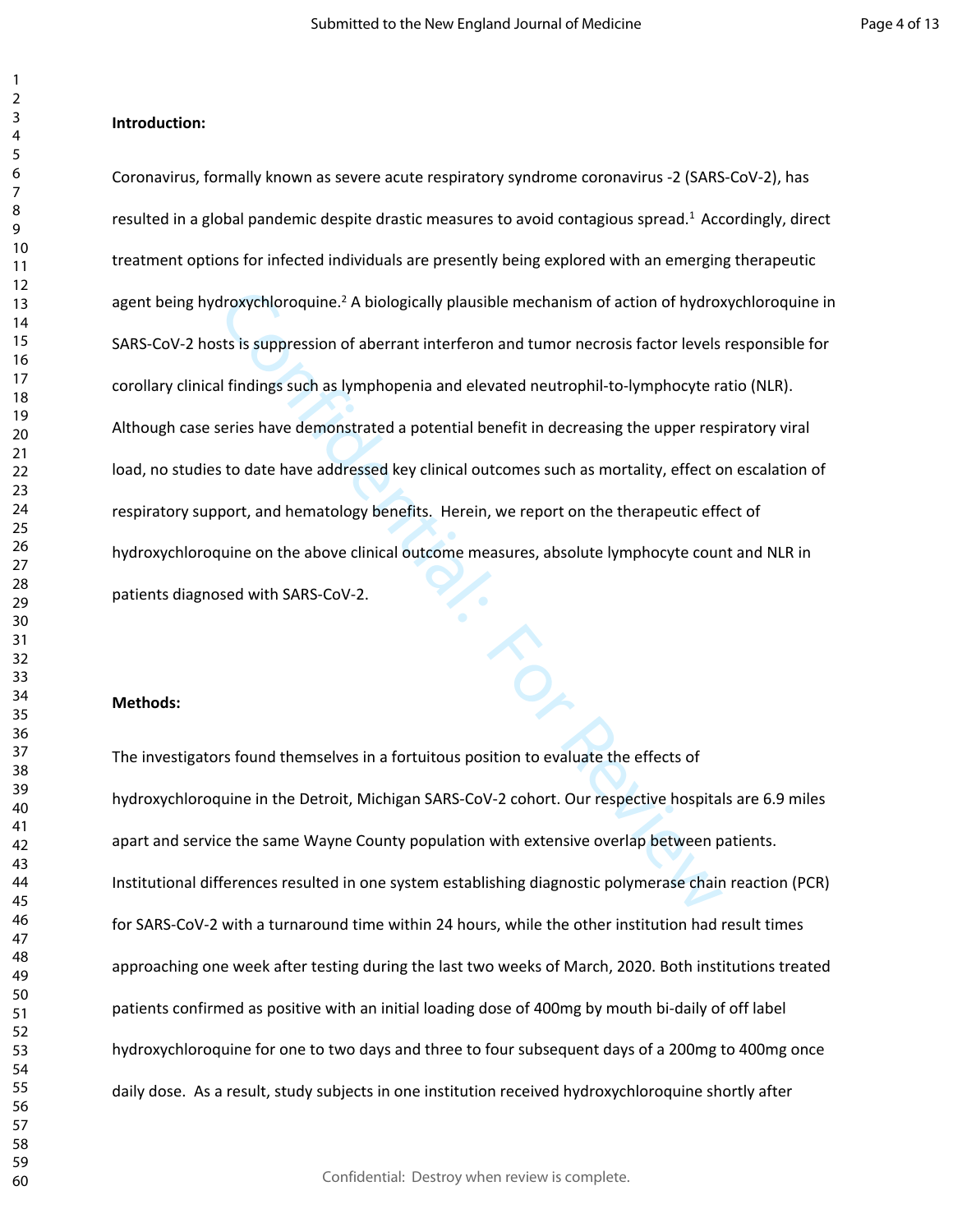admission, and in the other institution did not receive hydroxychloroquine until days later when PCR resulted. This created a unique situation in which natural randomization occurred depending on which hospital they were admitted to. There were no major differences between the insurances each hospital accepts.

view Board approval for the retrospective review of these patients was o<br>3). Consecutive charts with a diagnosis of SARS-CoV-2 by nasal swab PCR<br>6<sup>th</sup>, 2020 were reviewed for off-label hydroxychloroquine treatment, age<br>olu Institutional Review Board approval for the retrospective review of these patients was obtained (IRB#20-03-1953). Consecutive charts with a diagnosis of SARS-CoV-2 by nasal swab PCR from March 19<sup>th</sup> to March 26<sup>th</sup>, 2020 were reviewed for off-label hydroxychloroquine treatment, age, sex, comorbid conditions, absolute lymphocyte and neutrophil count both on admission and at 24 hours, and respiratory supportive care level on admission, at 24 hours and at 5 day follow-up. Comorbid conditions considered high risk throughout analysis included asthma, chronic obstructive pulmonary disease, heart failure of any variety, diabetes, a hematological malignancy, or immune compromised state in which the patient was taking a prednisone equivalent of 20mg by mouth daily. Respiratory supportive care requirements were quantified by a grading system: Room air=1; supplemental oxygen from 1L to 15L without intubation =2; intubation and mechanical ventilation=3; and failure to support respiratory needs resulting in death=4. A special note was made for death in the hydroxychloroquine arm and the final rhythm reviewed for *torsade de pointes*.

An independent, two-tailed t-test was used to compare change in absolute lymphocyte count, NLR, and respiratory support requirement level between subjects administered hydroxychloroquine and those in which treatment was withheld. Fisher's exact test was used to compare mortality rates between the groups. A logistic regression was used to analyze the effect of treatment, age, sex, comorbid conditions, baseline absolute lymphocyte count, baseline neutrophil count, and baseline supportive care needs on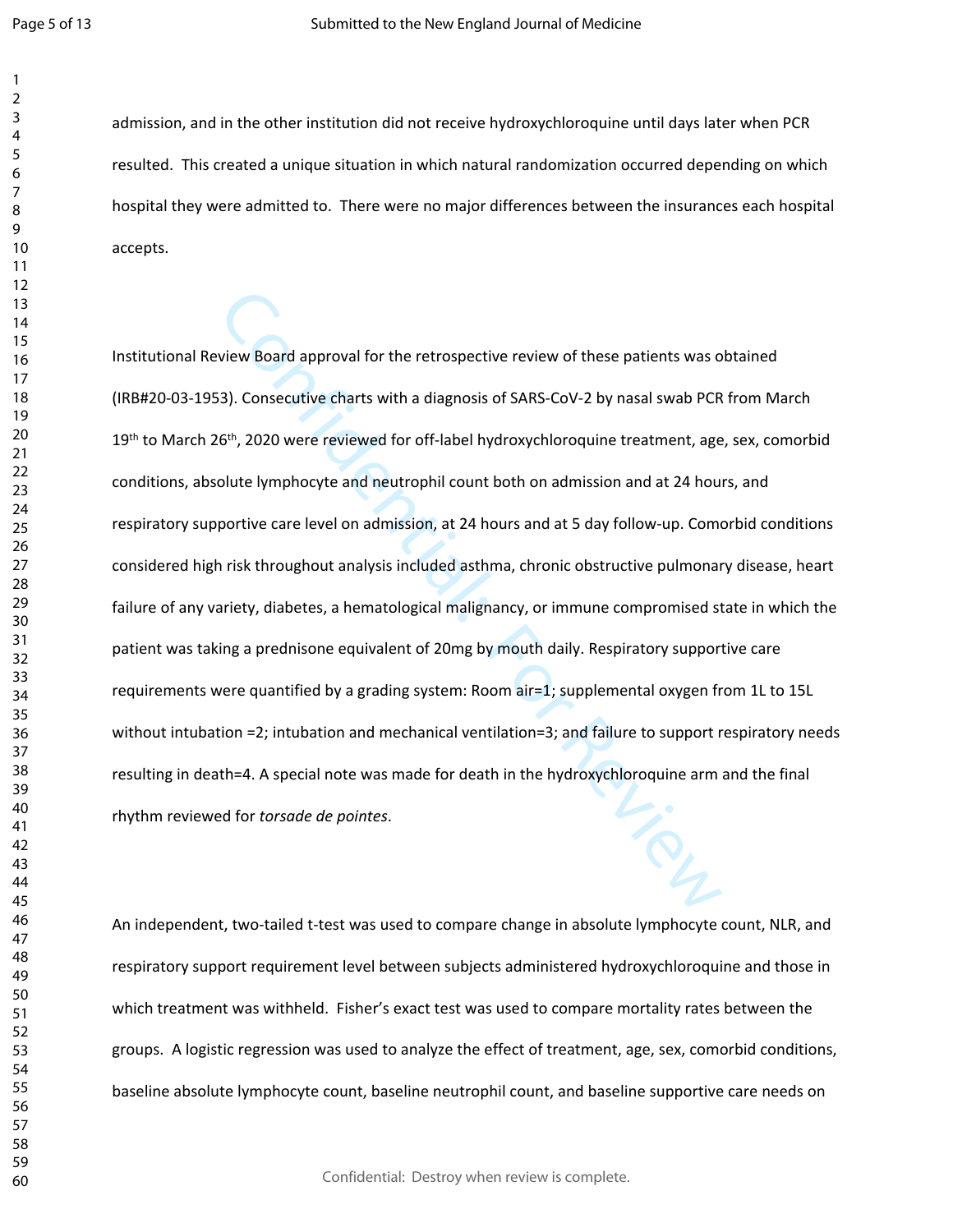whether or not respiratory supportive care needs increased throughout a 5 day hospital course or shorter in the event of death or safe discharge. All variables were included in the model *a prior*.

dmission. The same end points were analyzed in the subgroup analysis. I<br>cion at 5 days were compared between the groups in this subgroup analysinent<br>satisfying the afore-studied neutrophil to lymphocyte ratio of 3.13 in<br>or A subgroup analysis was conducted on patients with no high-risk comorbid conditions and was not intubated on admission. The same end points were analyzed in the subgroup analysis. In addition, the rates of intubation at 5 days were compared between the groups in this subgroup analysis. Post hoc, we evaluated whether satisfying the afore-studied neutrophil to lymphocyte ratio of 3.13 in the setting of an age equal to or greater than 50 years was predictive of increasing supportive care needs during admission using a Fischer Exact test.<sup>4</sup> SPSS Software (IBM, version 26) was used throughout analysis and a p-value less than 0.05 considered significant.

#### **Results:**

A total of 63 consecutive, PCR positive, subjects were included in our analysis with 32 in the hydroxychloroquine group and 31 in the standard supportive care group. 26 (41.3%) of the study population were female and the mean age of subjects at the time of study inception was 62.7 ± 15.1 years. Baseline demographics between subjects receiving hydroxychloroquine and supportive care to those receiving supportive care alone were comparable across study arms except for baseline respiratory support requirement (See Table 1). The key clinical and hematologic outcomes for the entire cohort are summarized in Table 2. The hydroxychloroquine group had a significantly higher respiratory support need at 5 days compared to the support only group (p=0.013). The hydroxychloroquine group also had a strong but not statistically significant trend towards worsening NLR (p=0.051). The logistic regression for increasing respiratory support had a Hosmer and Lemeshow Goodness of Fit Test of 0.237. Hydroxychloroquine treatment and age were independent predictors of escalation of respiratory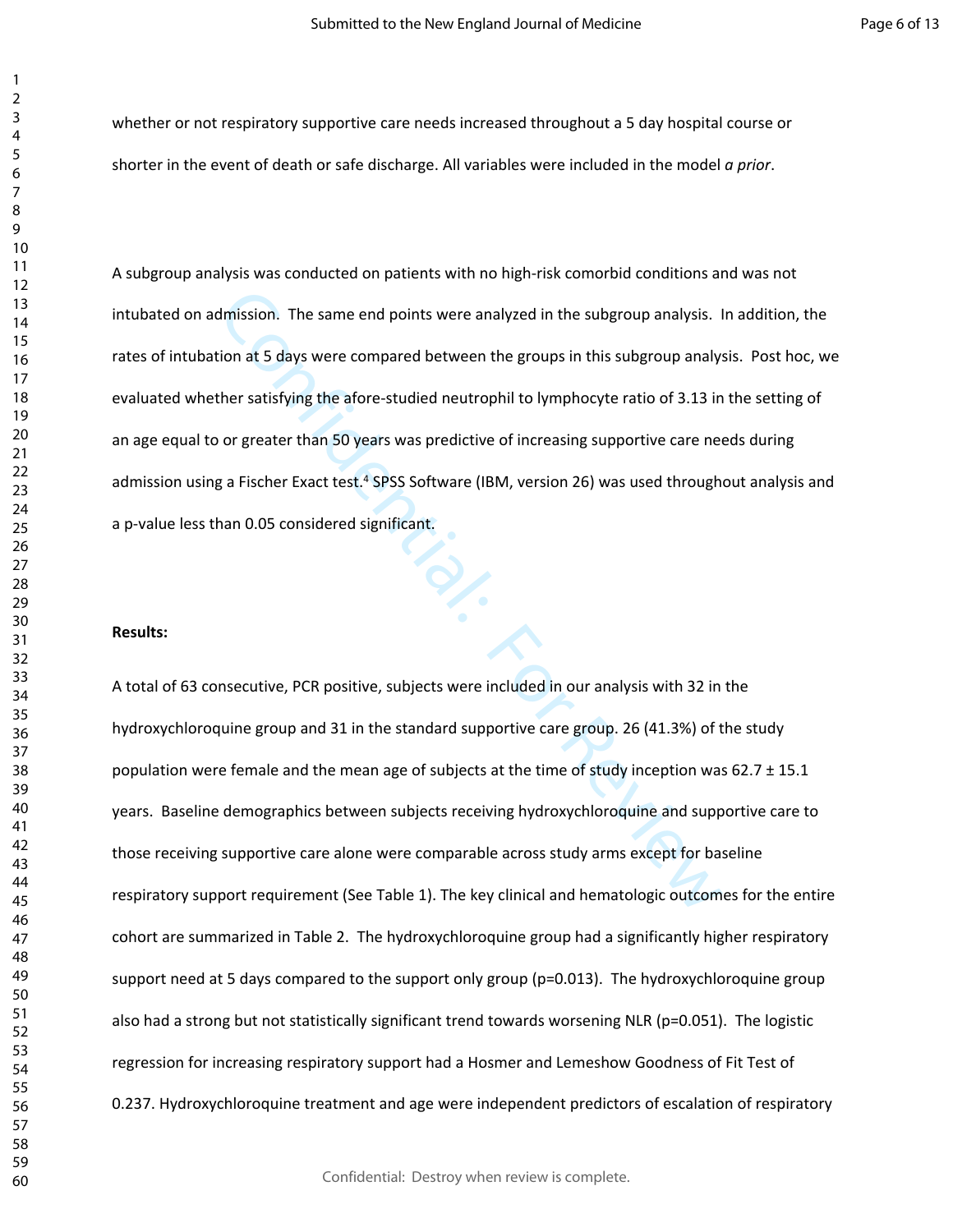support needs throughout admission with odds ratios of 7.18 [CI95: 1.50 to 34.51] (p=0.014) and 1.05 [CI95: 1.01 to 1.10] (p=0.026) respectively. Baseline respiratory support requirements were inversely related to the likelihood of requiring increased level of supportive care throughout admission with an odds ratio of 0.27 [CI95: 0.08 to 0.97] (p=0.044).

tients were included in the matched subgroup analysis with 17 in the<br>pluine group and 21 in the supportive care only group. 15 of the 38 were t<br>aracteristics, including baseline respiratory support, of these two groups<br>key A total of 38 patients were included in the matched subgroup analysis with 17 in the hydroxychloroquine group and 21 in the supportive care only group. 15 of the 38 were female (39.47%). The baseline characteristics, including baseline respiratory support, of these two groups are comparable (Table 3). The key clinical and hematologic outcome comparison results in these matched subgroups are summarized in table 4. Those receiving hydroxychloroquine still escalated respiratory support level compared to the supportive only group (p=0.041). There was a strong but not statistically significant trend towards increased rate of escalation to intubation and increase of NLR in the hydroxychloroquine group (p=0.051 and 0.053, respectively).

*Post hoc*, we evaluated the previously cited criteria of a neutrophil to lymphocyte ratio greater than 3.13 and age greater or equal to 50 years<sup>4</sup> on increasing supportive care needs in our population and found that those subjects meeting the criteria were indeed more likely to have increasing supportive care needs throughout admission (46.3% versus 18.2%, p-value 0.031). No patients throughout the study timeframe experienced *torsade de pointes*.

**Discussion:**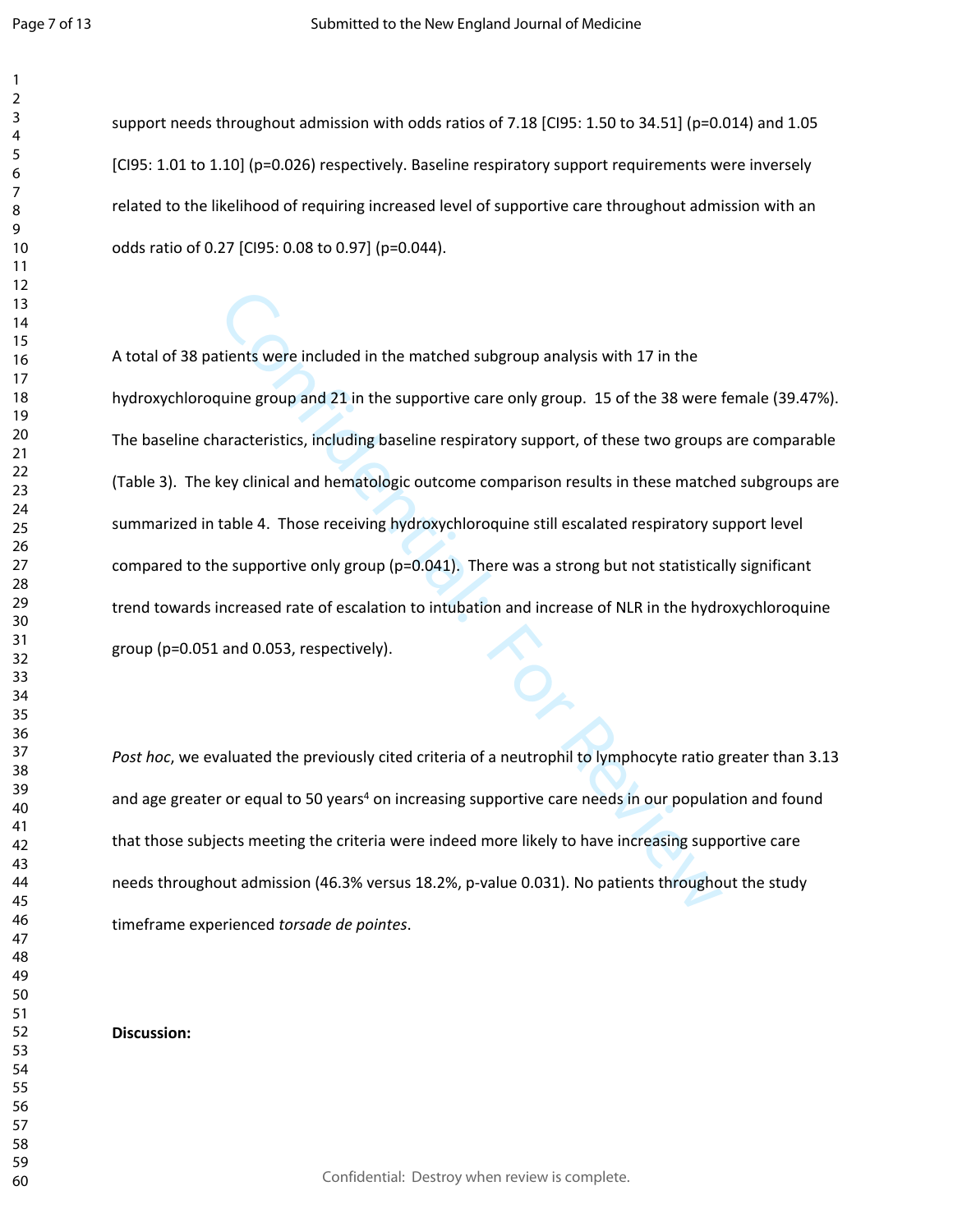ables between study subjects were comparable. The lone exception was<br>port level was higher in the hydroxychloroquine group. Although it was f<br>tain confirmatory PCR results prior to initiating hydroxychloroquine, indi<br>ated The current data on the utility of hydroxychloroquine in the SARS-CoV-2 population are limited and mostly empiric. Although not truly randomized, the 7-day difference in PCR result times between the two major hospitals serving most of the Detroit population created a unique situation for a "quasirandomized" study when outcome measures are obtained at 24 hours or 5 days. Baseline demographics and clinical variables between study subjects were comparable. The lone exception was baseline respiratory support level was higher in the hydroxychloroquine group. Although it was generally preferred to obtain confirmatory PCR results prior to initiating hydroxychloroquine, individual physicians were not mandated to do so. It is likely that a portion of patients in respiratory distress were empirically started on hydroxychloroquine. To compensate for this confounding effect, we decided to do a matched subset analysis of patients with minimal comorbidities that were not intubated on initial presentation. The two groups in the subset analysis well balanced in terms of initial clinical variables. The elevated need for higher respiratory support of the hydroxychloroquine group in both the overall cohort and matched subset analysis is particularly concerning. This is likely unrelated to potential cardiac electrophysiologic effects of hydroxychloroquine.

The previously described NLR of 3.13 correlated with a strong cytokine response and along with an age greater or equal to 50 were predictors of worsening condition in our study as documented by others.<sup>4</sup> The elevation of NLR in the hydroxychloroquine groups together with the recently described fever lowering effects begs the question whether hydroxychloroquine can have a parallel effect as NSAIDS.<sup>5</sup> Although not the main mechanism of action, high dose hydroxychloroquine in vitro can exhibit mild cyclo-oxygenase inhibition effects.<sup>6</sup>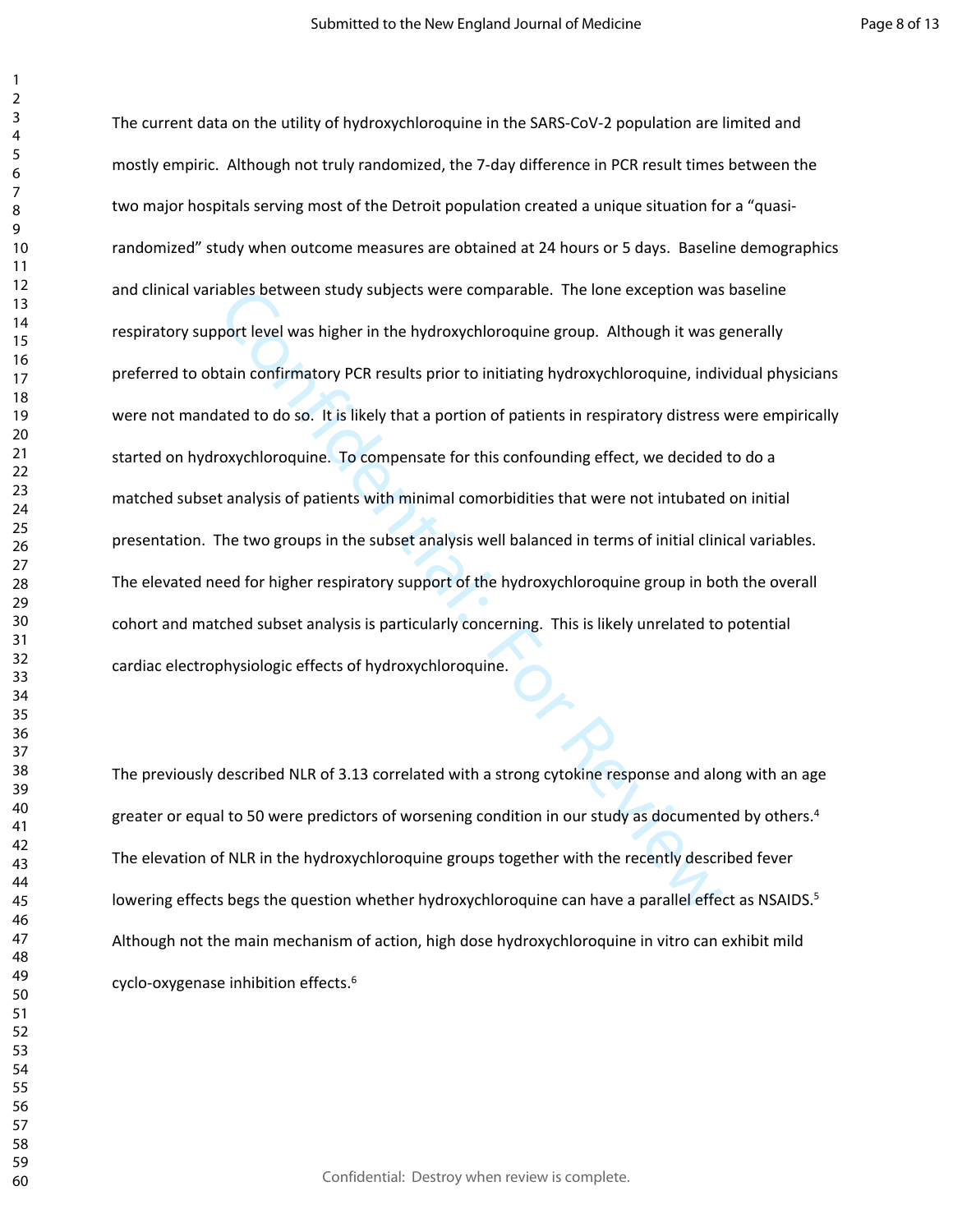The authors understand that conclusions cannot be made based on "strong trends" in which p-values were slightly higher than the predetermined 0.05. However, considering the statistically significant elevation of respiratory support requirement in the hydroxychloroquine groups, these "strong trends" of NLR change and intubation risks are towards the expected direction and thus become harder to dismiss. As a larger dataset is analyzed, these trends may become significant.

rger dataset is analyzed, these trends may become significant.<br>
In weaknesses with any retrospective study. The lack of true randomization<br>
sto of this study. As mentioned previously, significant confounders still ex<br>
ized There are major weaknesses with any retrospective study. The lack of true randomization is the most glaring weakness of this study. As mentioned previously, significant confounders still existed despite the "quasi-randomized" nature of this study. The subgroup analysis was designed to minimize the most obvious confounder of initial respiratory status. Despite the retrospective nature, the numerous safety signals in this study are alarming. New treatments should not be recommended based on retrospective studies, but safety concerns of a treatment are often identified first in a retrospective fashion.

Unfortunately, our Detroit dataset is growly rapidly, but the authors decided to publish these preliminary results because of the concerning safety signals. Practically, with the rapidly evolving treatment pattern for SARS-CoV-2, clinical medicine can only be guided by retrospective evidence in the short run. The true answer to whether hydroxychloroquine has a beneficial effect for hospitalized patients can only be obtained with a prospective randomized clinical study. However, when troubling safety concerns are emerging from retrospective studies, we as a medical community may be wise to pause and look at the data further before prescribing with the assumption that hydroxychloroquine at a minimum does no harm.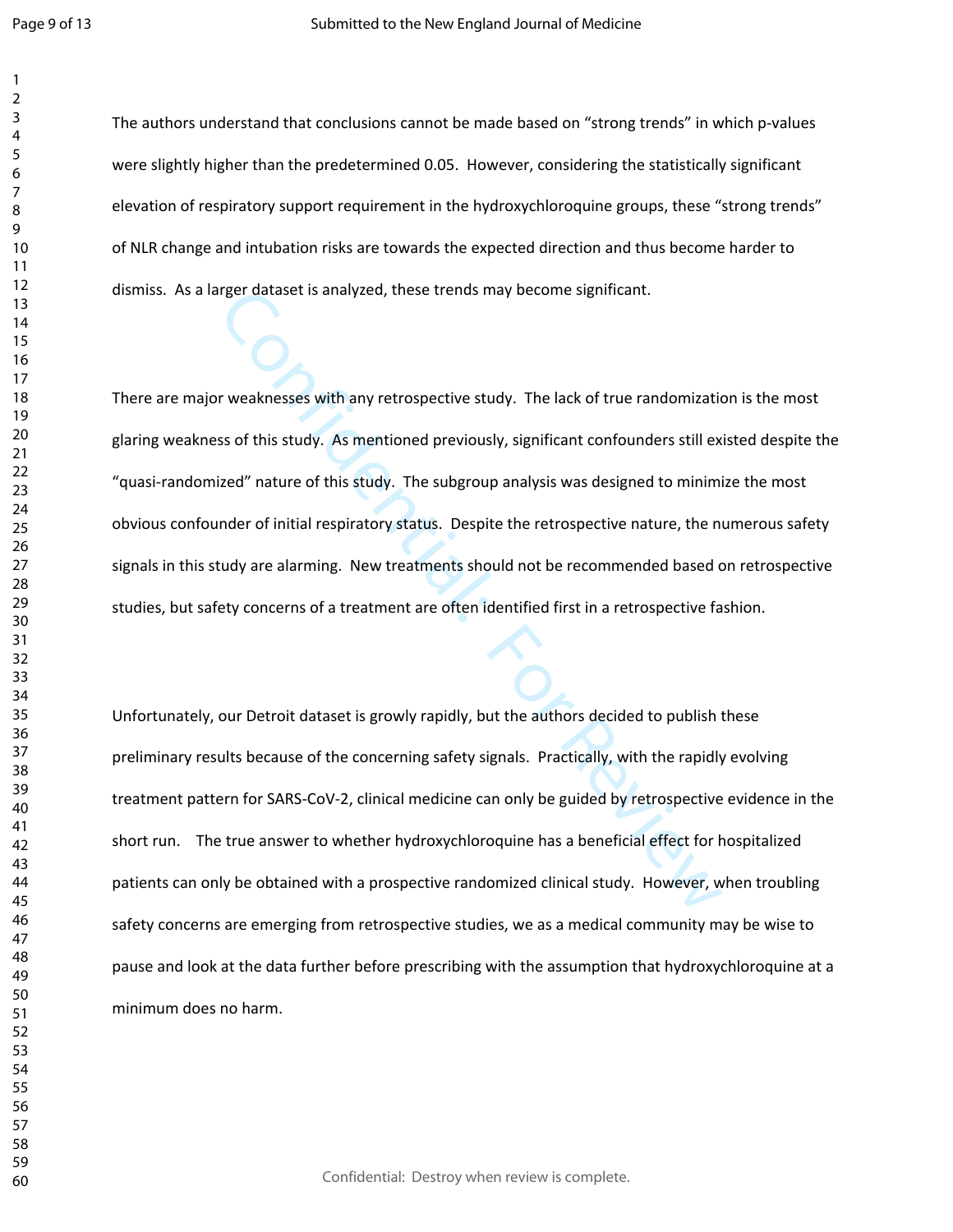In summary, from our Detroit inpatient cohort, hydroxychloroquine at best did not appear to have a beneficial effect on meaningful clinical outcome measures of mortality, lymphopenia reconstitution, neutrophil-to-lymphocyte ratio, or risk for intubation. Patients receiving hydroxychloroquine appeared to have a worse clinical outcome in terms of requirement for escalation of respiratory support even when confounders were controlled for. We recommend more judicious prescription of hydroxychloroquine in the setting of SARS-CoV-2 before a larger analysis can be completed.

re controlled for. We recommend more judicious prescription of<br>
spiritude in the setting of SARS-CoV-2 before a larger analysis can be complet<br>
nents: "In the end these three remain faith, hope and love...but the great<br>
he **Acknowledgements:** "In the end these three remain faith, hope and love…but the greatest of these is love". To all the healthcare professionals of Detroit at our respective institutions working tirelessly to care and love the sick among us, thank you. The authors have no conflicts of interest to declare.

#### **References:**

1. Cucinotta D, Vanelli M. WHO declares COVID-19 a pandemic. *Acta Biomed* 2020;91:157-60.

2. Gautret P, Lagier J, Parola P, et al. Hydroxychloroquine and azithromycin as a treatment of COVID-19: Results of an open-label non-randomized clinical trial. *Int J Antimicrob Agents* 2020 [Ahead of press].

3. Chen T, Wu D, Chen H, et al. Clinical characteristics of 113 deceased patients with coronavirus disease 2019: retrospective study. *BMJ* 2020 [Ahead of press].

4. Liu J, Liu Y, Xiang P, et al. Neutrophil-to-lymphocyte ratio predicts severe illness patients with 2019 novel coronavirus in the early stage. *MedRxiv* 2020 [Ahead of press].

5. Chen Z, Hu J, Zhang Z, et al. Efficacy of hydroxychloroquine in patients with COVID-19: results of a randomized clinical trial. MedRxiv 2020 [Ahead of press].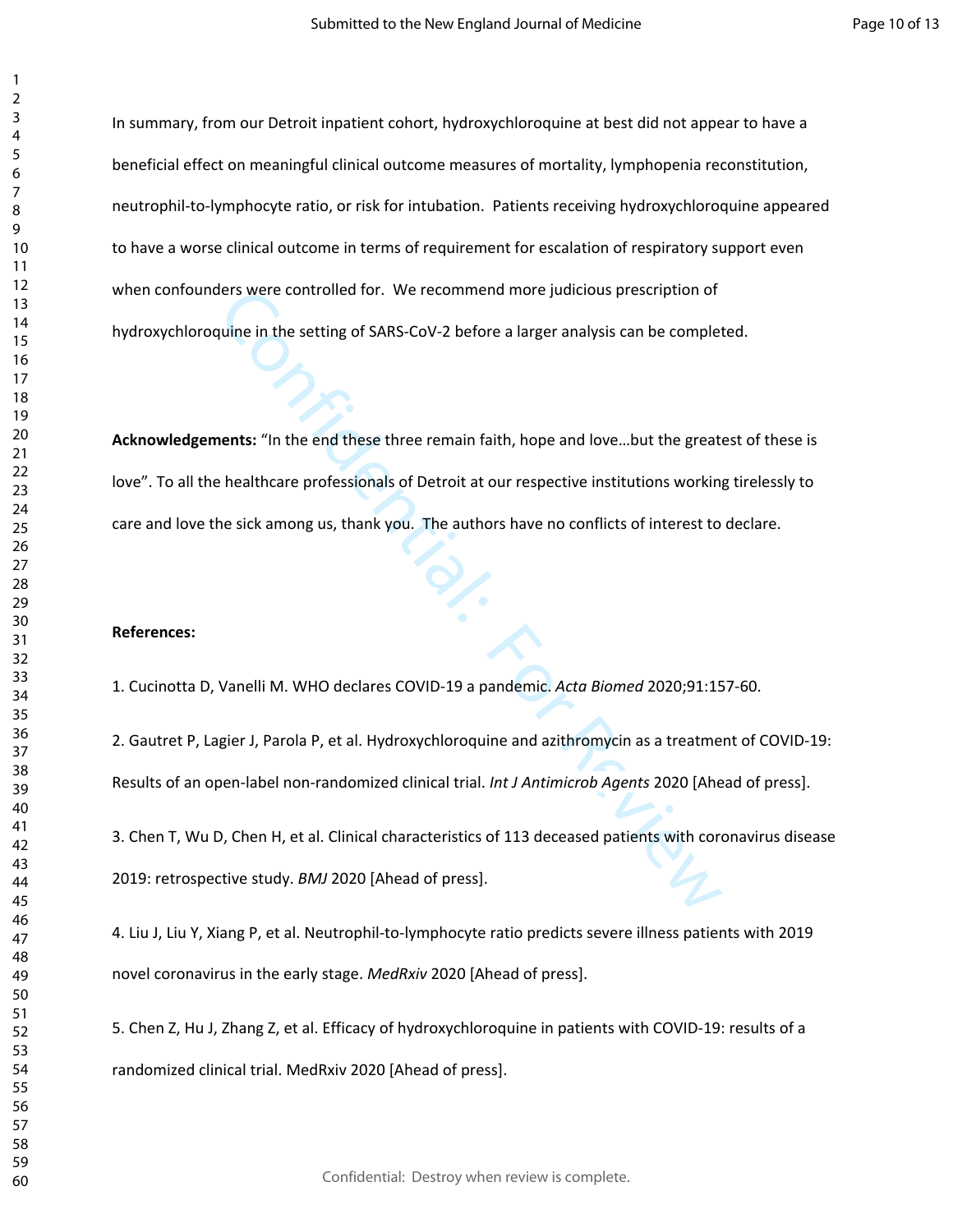oxygeases COX-1 and COX-2. Rheumatology Int. 2005.

Confidential: For Review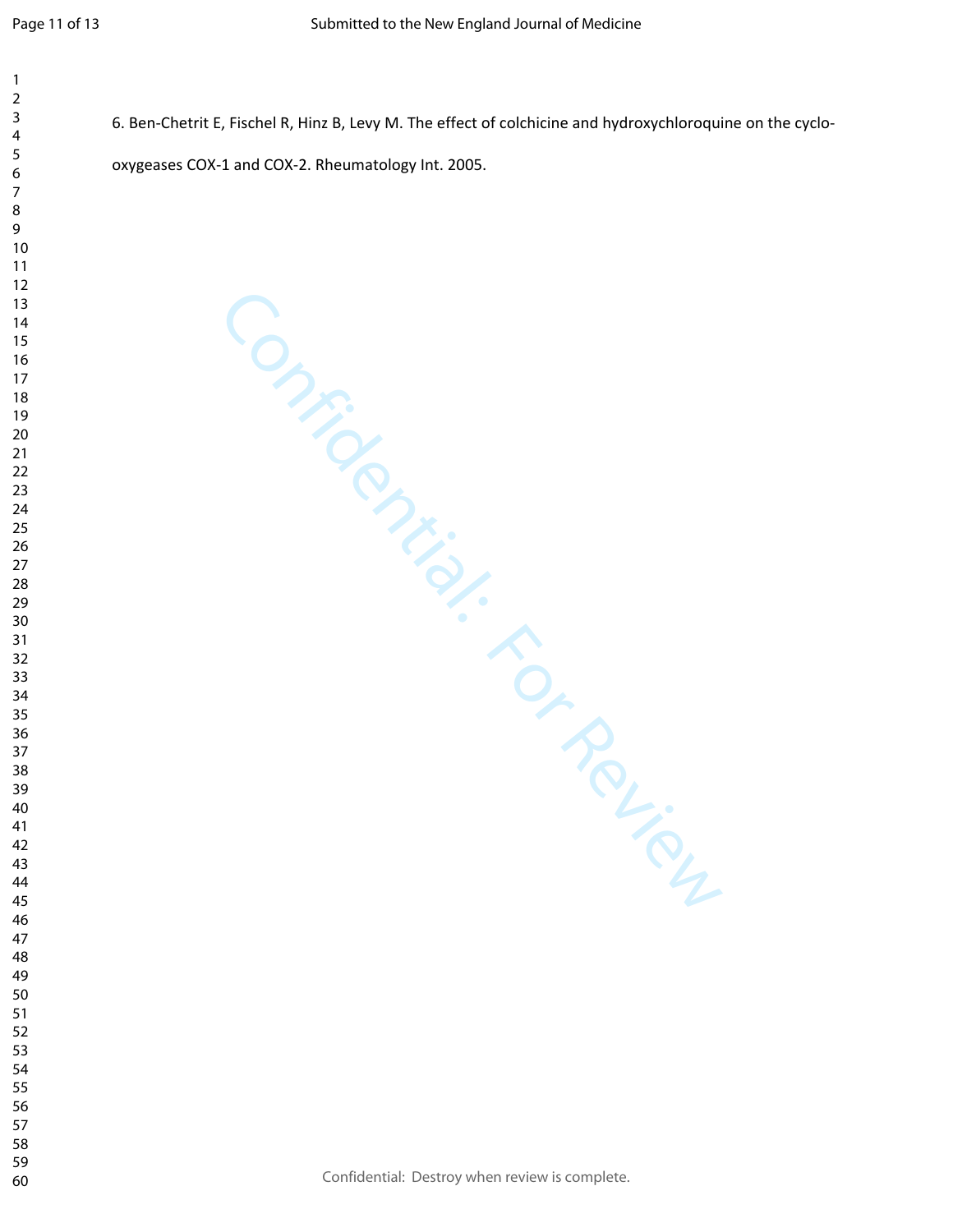## **Table 1. Baseline Demographics**

| Variable                                                                                      | <b>Combined</b> | Hydroxychloroquine | <b>Standard Care</b> | p-value |
|-----------------------------------------------------------------------------------------------|-----------------|--------------------|----------------------|---------|
|                                                                                               |                 | Arm (total 32)     | Arm (total 31)       |         |
| Sex, Female                                                                                   | 26 (41.3%)      | 17 (53.1%)         | 9(29.0%)             | 0.052   |
| Age (years)                                                                                   | $62.7 \pm 15.1$ | $61.8 \pm 15.0$    | $63.7 \pm 15.4$      | 0.625   |
| Number of High Risk                                                                           | $1.22 \pm 0.96$ | $1.34 \pm 0.94$    | $1.10 \pm 0.98$      | 0.310   |
| <b>Comorbid Conditions</b>                                                                    |                 |                    |                      |         |
| <b>Baseline Absolute</b>                                                                      | $0.95 \pm 0.51$ | $0.89 \pm 0.47$    | $1.02 \pm 0.55$      | 0.314   |
| Lymphocyte Count (K/µL)                                                                       |                 |                    |                      |         |
| <b>Baseline Absolute</b>                                                                      | $5.68 \pm 3.75$ | $6.43 \pm 4.58$    | $4.91 \pm 2.50$      | 0.106   |
| Neutrophil Count (K/µL)                                                                       |                 |                    |                      |         |
| <b>Baseline Neutrophil to</b>                                                                 | $7.27 \pm 6.15$ | $8.36 \pm 7.02$    | $6.15 \pm 4.97$      | 0.154   |
| Lymphocyte Ratio                                                                              |                 |                    |                      |         |
| <b>Baseline Respiratory</b>                                                                   | $1.73 \pm 0.68$ | $1.94 \pm 0.67$    | $1.52 \pm 0.63$      | 0.012   |
| Support Requirement*                                                                          |                 |                    |                      |         |
| *Defined as 1=Room Air, 2=Non-intubated supportive oxygenation, 3=Intubation, 4=Expired after |                 |                    |                      |         |
| intubation/ventilation.                                                                       |                 |                    |                      |         |
|                                                                                               |                 |                    |                      |         |
|                                                                                               |                 |                    |                      |         |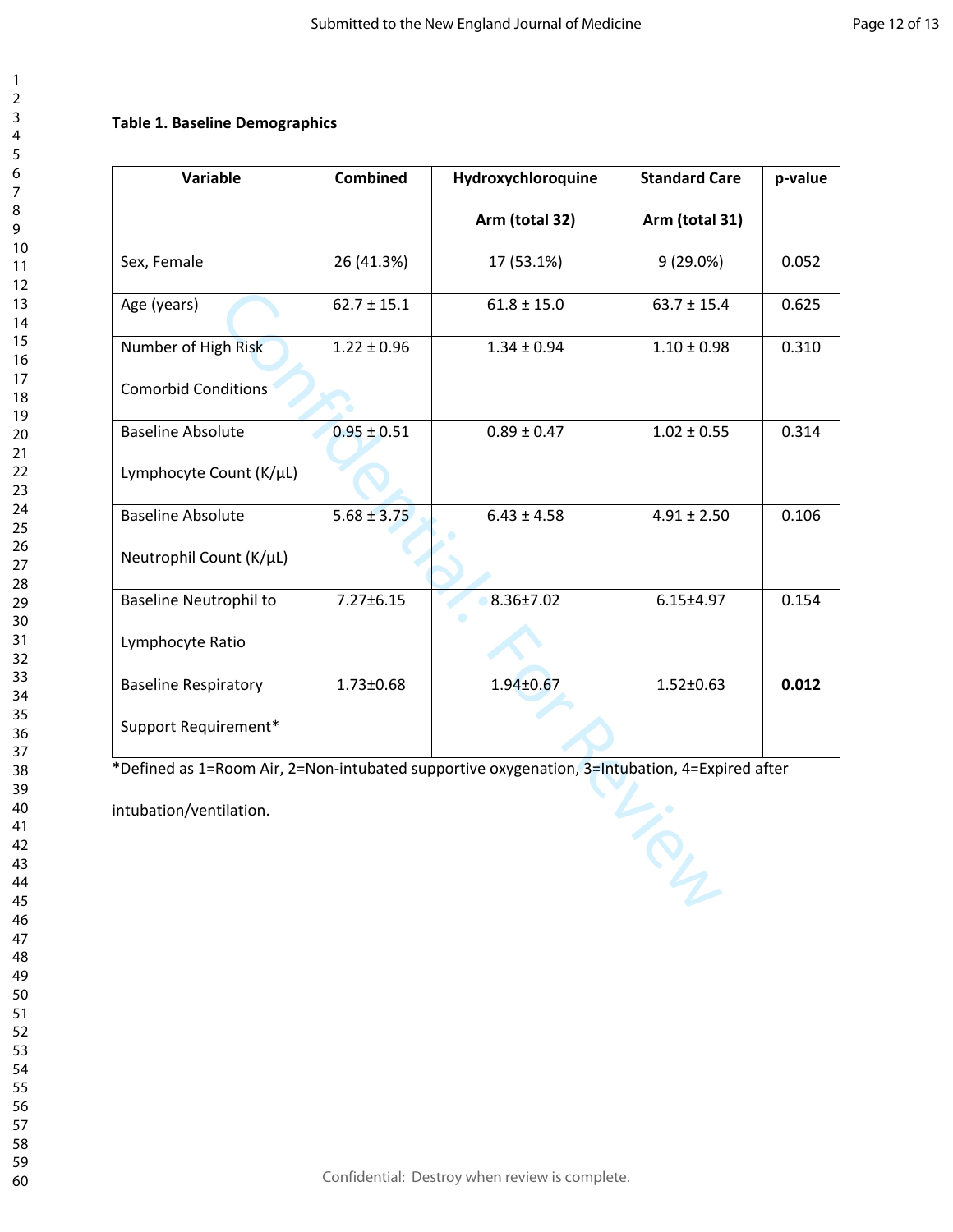## **Table 2. Outcome of the entire cohort.**

| <b>Outcome Variables</b>               | Hydroxychloroquine | <b>Supportive Care</b> | p-value |
|----------------------------------------|--------------------|------------------------|---------|
|                                        | Arm                | Arm                    |         |
| <b>Mortality Rate</b>                  | 4/31 (12.90%)      | 1/32 (3.13%)           | 0.196   |
| Change in Respiratory<br>Support Level | $+0.63 \pm 0.79$   | $+0.16 \pm 0.64$       | 0.013   |
| Change in Absolute                     | $-0.16 \pm 0.52$   | $-0.61 \pm 0.38$       | 0.413   |
| Lymphocyte Count (K/µL)                |                    |                        |         |
| Change in Neutrophil to                | $+9.55 \pm 21.5$   | $+1.58 \pm 6.26$       | 0.051   |
| Lymphocyte Ratio                       |                    |                        |         |

## **Table 3. Baseline Demographics in Matched Subgroups**

| Change in Respiratory                               | 0.03-0.75         | +ט.⊥ט⊥ ∪.ט+        | u.ulj                |         |
|-----------------------------------------------------|-------------------|--------------------|----------------------|---------|
| Support Level                                       |                   |                    |                      |         |
|                                                     |                   |                    |                      |         |
| Change in Absolute                                  | $-0.16 \pm 0.52$  | $-0.61 \pm 0.38$   | 0.413                |         |
| Lymphocyte Count (K/µL)                             |                   |                    |                      |         |
|                                                     |                   |                    |                      |         |
| Change in Neutrophil to                             | $+9.55 \pm 21.5$  | $+1.58 \pm 6.26$   | 0.051                |         |
| Lymphocyte Ratio                                    |                   |                    |                      |         |
|                                                     |                   |                    |                      |         |
|                                                     |                   |                    |                      |         |
|                                                     |                   |                    |                      |         |
| Table 3. Baseline Demographics in Matched Subgroups |                   |                    |                      |         |
|                                                     |                   |                    |                      |         |
| Variable                                            | <b>Combined</b>   | Hydroxychloroquine | <b>Standard Care</b> | p-value |
|                                                     | (total 38)        | Arm (total 17)     | Arm (total 21)       |         |
| Age (years)                                         | $62.11 \pm 17.21$ | $59.76 \pm 18.92$  | $64.00 \pm 15.92$    | 0.458   |
| Number of High Risk                                 | $0.66 \pm 0.48$   | $0.76 \pm 0.44$    | $0.57 \pm 0.51$      | 0.223   |
| <b>Comorbid Conditions</b>                          |                   |                    |                      |         |
|                                                     |                   |                    |                      |         |
| <b>Baseline Absolute</b>                            | $1.07 \pm 0.54$   | $1.04 \pm 0.56$    | $1.10 \pm 0.54$      | 0.710   |
| Lymphocyte Count (K/µL)                             |                   |                    |                      |         |
|                                                     |                   |                    |                      |         |
| <b>Baseline Absolute</b>                            | $5.46 \pm 3.87$   | $6.31 \pm 4.97$    | $4.77 \pm 2.63$      | 0.228   |
| Neutrophil Count (K/µL)                             |                   |                    |                      |         |
|                                                     |                   |                    |                      |         |
| <b>Baseline Neutrophil to</b>                       | $5.61 \pm 3.27$   | $6.12 \pm 3.00$    | $5.18 \pm 3.48$      | 0.385   |
| Lymphocyte Ratio                                    |                   |                    |                      |         |
|                                                     |                   |                    |                      |         |